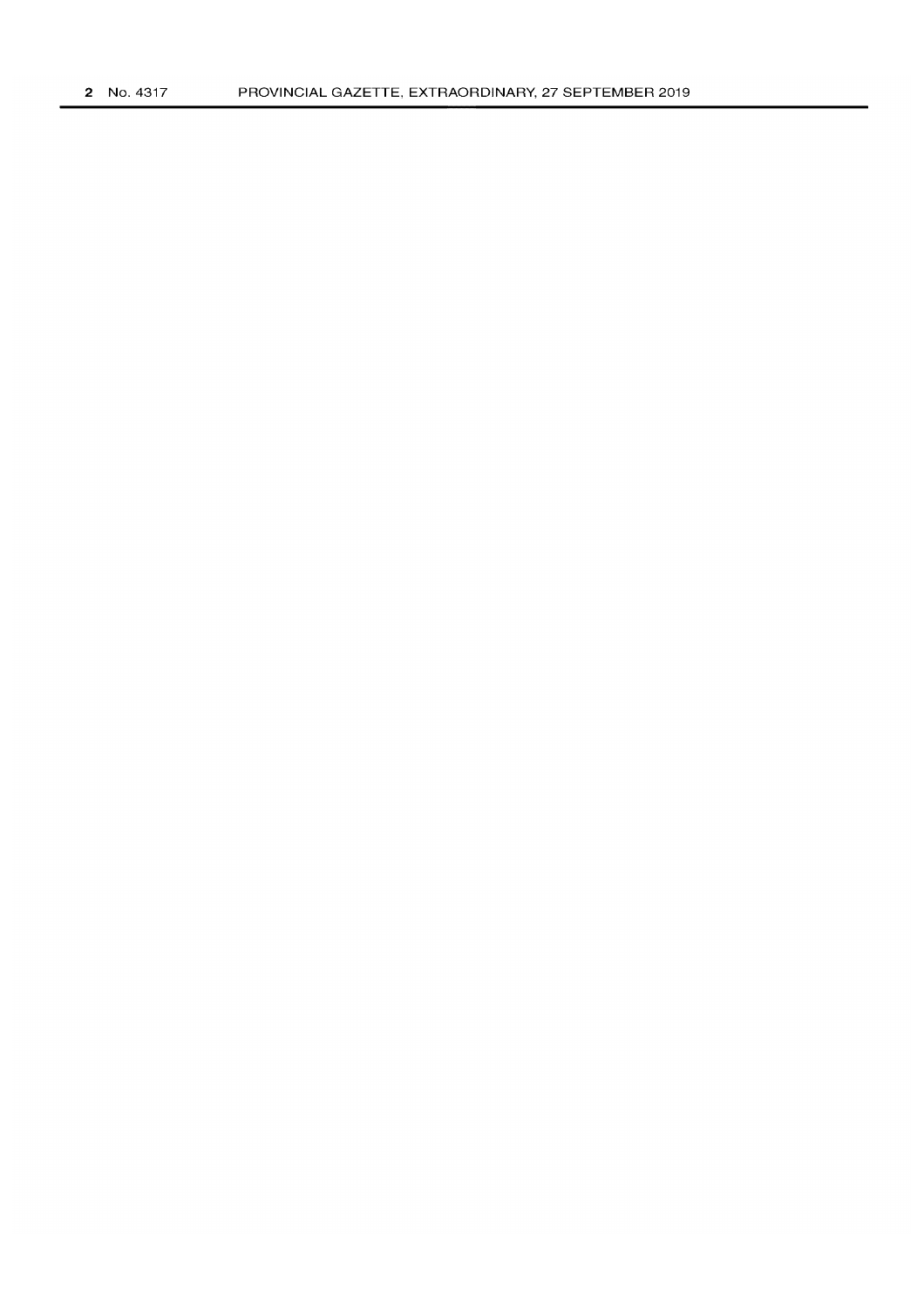# **CONTENTS**

|            |                                                                                                       | Gazette<br>No. | Page<br>No. |
|------------|-------------------------------------------------------------------------------------------------------|----------------|-------------|
|            | LOCAL AUTHORITY NOTICES . PLAASLIKE OWERHEIDS KENNISGEWINGS                                           |                |             |
| 232<br>233 | Eastern Cape Liquor Act (10/2003): Notice of lodgement of applications for transfer of certificate of |                |             |
|            |                                                                                                       | 4317           |             |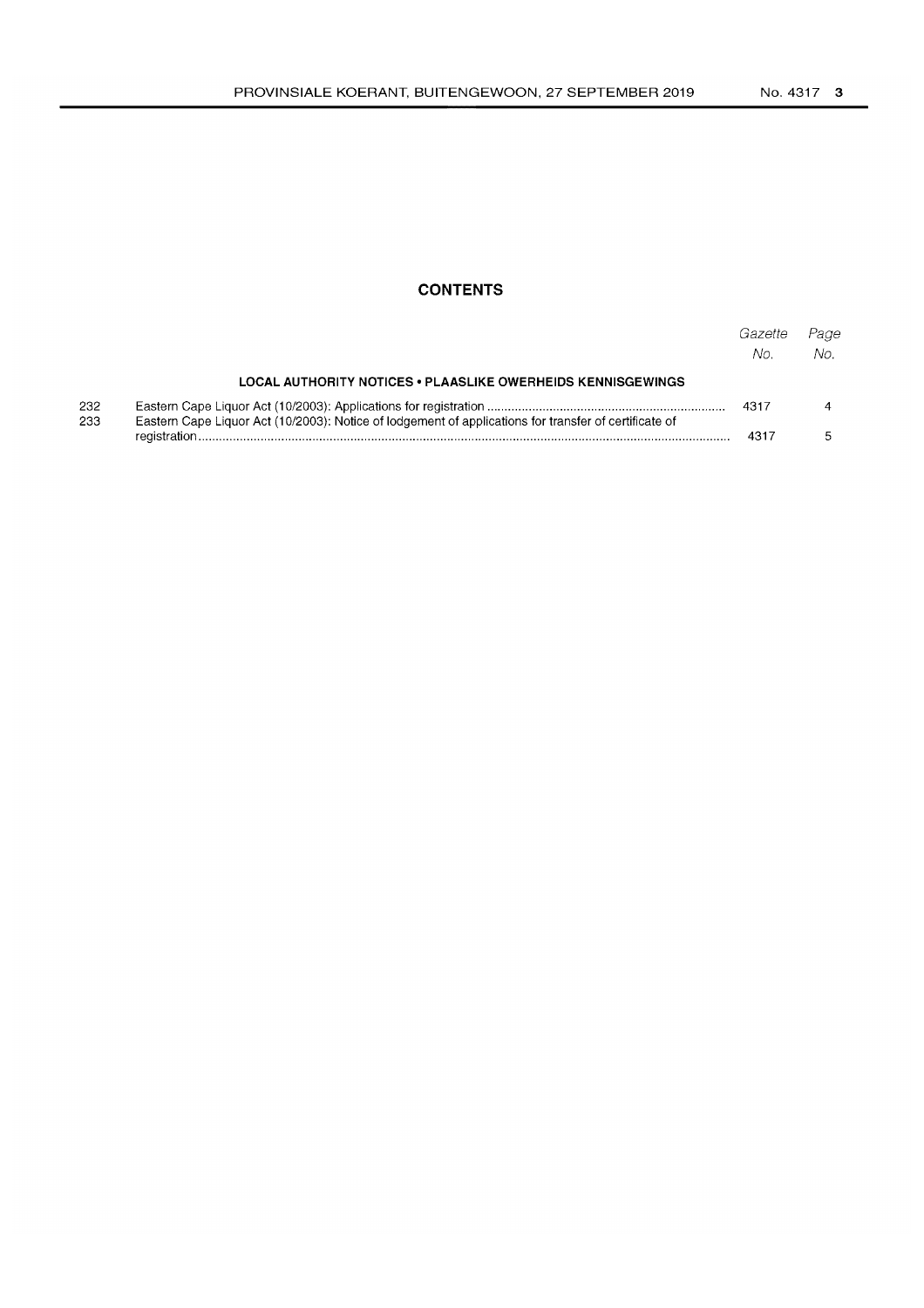# LOCAL AUTHORITY NOTICES . PLAASLIKE OWERHEIDS KENNISGEWINGS

# **LOCAL AUTHORITY NOTICE 232 OF 2019**

1. CM3  $[Reg 4 (1)]$ 

## EASTERN CAPE LIQUOR ACT, 2003 (Act No. 10 of 2003) NOTICE OF LODGEMENT OF APPLICATIONS FOR REGISTRATION

Notice is hereby given that the applications for registration, particulars of which appear in the Schedule hereunder, have been lodged with the Board.<br>Interested parties may, free of charge, inspect any application which a this notice, lodge with the Board written representations in support of, or written objections. **LERATO RADIKOANYANA EASTERN CAPE LIQUOR BOARD** 26 September 2019 **SCHEDULE** . .. . . . .  $\Box$   $\Box$   $\Box$   $\Box$  $\frac{1}{2}$  $\overline{T}$ 

|                           |                   | $\overline{2}$                                    | 3                                   |                                 | 5                                                                                                        |
|---------------------------|-------------------|---------------------------------------------------|-------------------------------------|---------------------------------|----------------------------------------------------------------------------------------------------------|
| <b>Application Number</b> |                   | Name and number of<br>Ward                        | Kind of registration<br>applied for | Kind of<br>liquor to be<br>sold | Name under which business is to be<br>conducted and particulars of the erf,<br>street or farm            |
| $\mathbf{1}$ .            | REF9003136427080  | Ward 13 Mbizana Local<br>Municipality             | On & Off Consumption                | All kinds                       | 24/7 Tavern, Matwebu Location,<br>Amangutyana Administrative Area, Bizana,<br>4800                       |
| 2.                        | REF8409076420087  | Ward 1 Mbizana Local<br>Municipality              | On & Off Consumption                | All kinds                       | Esidayeni Bottle Store & Pub, 85 Winnie<br>Madikizela Mandela Street, Bizana, 4800                       |
| $\overline{3}$ .          | REF2011/094573/23 | Ward 15 Port St Johns<br>Local Municipality       | Off Consumption                     | All kinds                       | Soma Off Sale, Lughoghwini Administrative<br>Area, Ntongwani Location, Lusikisiki, 4820                  |
| 4.                        | REF2016/156408/07 | Ward 25 Buffalo City<br>Metropolitan Municipality | Off Consumption                     | All kinds                       | Evethu Bottle Store, No. 2110, Phakamisa<br>Township, King Williams Town, 5600                           |
| 5.                        | REF8910235022086  | Ward 10 Ndlambe Local<br>Municipality             | On & Off Consumption                | All kinds                       | Rise Countryvard Café, Erf 530, No. 50 Van<br>Der Riet Street, Port Alfred, 6170                         |
| 6.                        | REF7603036973083  | Ward 12 Amahlathi Local<br>Municipality           | On & Off Consumption                | All kinds                       | Small's Tavern, Gubeyu Location, King<br>Williams Town, 5600                                             |
| 7.                        | REF1995/038075/23 | Ward 10 Ndlambe Local<br>Municipality             | On & Off Consumption                | All kinds                       | Dartprops, Erf 1473, No. 13 Van Riebeeck<br>Street, Port Alfred. 6170                                    |
| $\overline{8}$            | REF6909235546088  | Ward 15 Sengu Local<br>Municipality               | On & Off Consumption                | All kinds                       | Cheaters Tavern, No. 94 Nkululenko<br>Township, Barkly East, 9786                                        |
| 9.                        | REF7209170817084  | Ward 29 Mnquma Local<br>Municipality              | On & Off Consumption                | All kinds                       | Mavuvie's Tavern, Nontshinga Location,<br>Centane, 4980                                                  |
| 10.                       | REF7808085348083  | Ward 10 Kouga Local<br>Municipality               | On & Off Consumption                | All kinds                       | Royal Park Tavern, 453 Rooikloof Street,<br>Ramaphosa Village, Patensie, 6335                            |
| 11.                       | REF7212126278088  | Ward 8 Sundays River<br>Valley Local Municipality | On & Off Consumption                | All kinds                       | Emadakeni Tavern, Dunibrody Madakeni,<br>Kirkwood, 6120                                                  |
| 12.                       |                   | Nelson Mandela                                    | Special Event                       | All kinds                       | Richy's House Presents Spring Fest,<br>Central Stadium, 1 Drostdy Street,<br>Cannonhill, Uitenhage, 6280 |
| 13.                       | REF8112085830086  | Metropolitan Municipality<br>Nelson Mandela       |                                     | All kinds                       | Super Mega AKA, Kings Beach Park Area,<br>Beach Road, Summerstrand, Port Elizabeth,                      |
| 14.                       | REF7805215600086  | Metropolitan Municipality                         | Special Event                       | All kinds                       | 6001<br>Surf And Turf Rally, Jeffreys Bay Caravan<br>Park, 85 Da Gamma Road, Jeffreys Bay,               |
|                           | REF6810125244083  | Kouga Local Municipality                          | Special Event                       |                                 | 6380                                                                                                     |
| 15.                       | REF2018/076501/07 | <b>Buffalo City Metropolitan</b><br>Municipality  | Special Event                       | All kinds                       | Fresh Youth Experience, Winter Rose<br>Rugby Stadium, N.U. 13, Mdantsane, 5219                           |